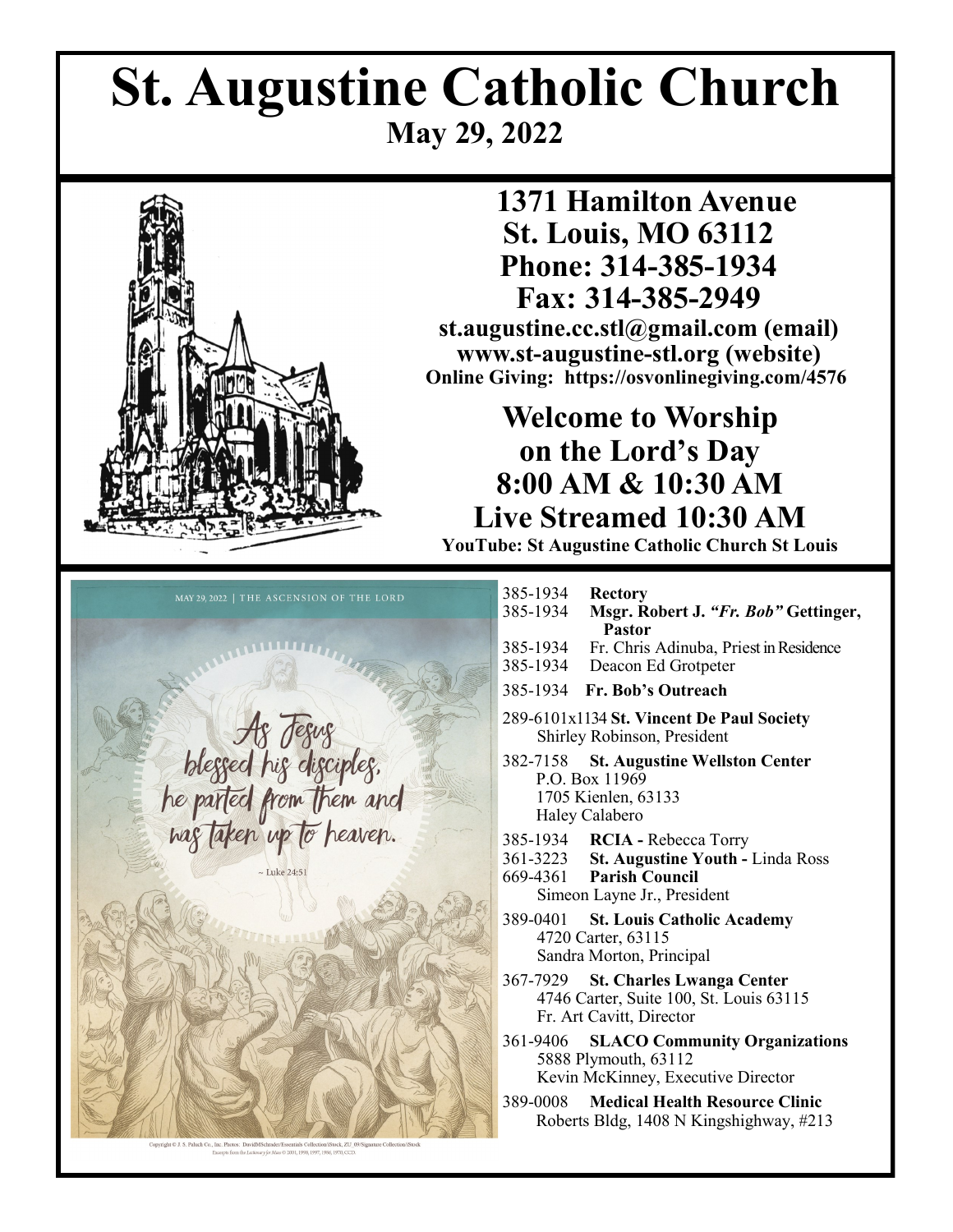### **May 29, 2022 The Ascension of the Lord**

#### FEAST OF THE ASCENSION

Our God is an awesome God He reigns from Heaven above With wisdom power and love Our God is an awesome God.

Dear Church Family,



There is incredible joy in loving and being loved by God, His Son and His Holy Spirit. Today's scriptures speak of Jesus' instructions to the apostles and His strength and support for them and

for all believers. He left them with the promise of the Holy Spirit and the gifts that the Spirit would bring. At the end of today's Gospel, St. Luke tells us, "He raised His hands, and blessed them and was taken up to Heaven. They did Him homage and then returned to Jerusalem with great joy, and they were continually in the temple praising God."

We, as children of God, were created to love God and one another. In church today, may we be filled with God's love and let the love in our hearts flow to Him. We are also called, as the Apostles were called, to be proclaimers of the Good News. We have been given great gifts already. God, through the apostles, gave us the gift of the sacraments and Jesus gave us the gift of His Body and Blood, as well as the gift of freedom from original sin.

Our parents took us to church for our baptism; the priests conferred on us Reconciliation (confession), First Communion and Confirmation. God also gave us great grace with these sacraments and Faith with which to receive and keep these gifts. Unfortunately, daily life can steal our joy and substitute distractions from our remembrance of God's love for us and ours for Him. Our world is in great turmoil and the devil is working overtime to cause hate and suffering.

Next Sunday, we celebrate the Feast of Pentecost when the Holy Spirit came down upon the Apostles and Mary in the upper room and filled them with His Spirit and great gifts. We have received the Holy Spirit particularly in Baptism and Confirmation and now whenever we call upon Him. Let us all proclaim God through our gift of the Holy Spirit and turn the hate and suffering the devil is spreading into LOVE. Let us celebrate our Love of God and one another on this incredible day of Ascension and prepare for our own ascension into God's kingdom.

Deacon Ed

#### **The More You Know:**

#### **An informed Catholic is a Well-Formed Catholic**

To gain a deeper understanding of the topic, follow the ACTS *(Adoration, Contrition, Thanksgiving, Supplication)* order and consider deeper reading, thinking about each topic using the appropriate, associated references. This is one small effort for Catholic Evangelization and Education. Always remind yourself of the Holy Trinity and of Christ's Redemption of our souls.

#### *The Parables of Jesus recorded in the Gospel of Matthew*

**The Lamp,** 5:15-16; **The Sower,** 13:1-23; **The Weeds,**  13:24-30, 36-43; **The Mustard Seed,** 13;31-32; **The Yeast,** 13:33; **The Hidden Treasure,** 13:44; **The Costly Pearl,** 13:45-46; **The Drag Net,** 13:47-50; **On Clean and Unclean,** 15:10-20; **The Unforgiving Servant***,*  18:25-35; **The Workers in the Vineyard,** 20:1-16; **The Two Sons,** 21:28-32; **The Bad Tenants,** 21:33-46; **The Wedding Feast,** 22:1-14; **The Conscientious Steward,**  24:45-51; **The Ten Virgins,** 25:1-13; **and The Talents,**  25:14-30.

#### **Mark Your Calendars**

The **North City Deanery Revival.** The Revival will take place **June 6th & 7th at 7:30 p.m., at St. Matthew the Apostle Catholic Church.** The Revivalist will be Rev. Canon A. Gerard Jordon. Praise Worship in song will be provided by the North City Deanery Choir, which is directed by our own Minister of Music Simeon Layne.

#### **ATTENTION ALL ALTAR SERVERS!**

We will have a training and refresher meeting at 9:30 a.m. between Masses on **June 5, 2022.** Please plan to attend this brief meeting .

#### **ATTENTION ALL USHERS AND GREETERS:**

There will be a meeting of all ushers between masses at 9:30 a.m. on **June 12, 2022.** Please plan to attend. We will update procedures and schedules and the upcoming anniversary.

REMEMBER "PRAYER CHANGES THINGS."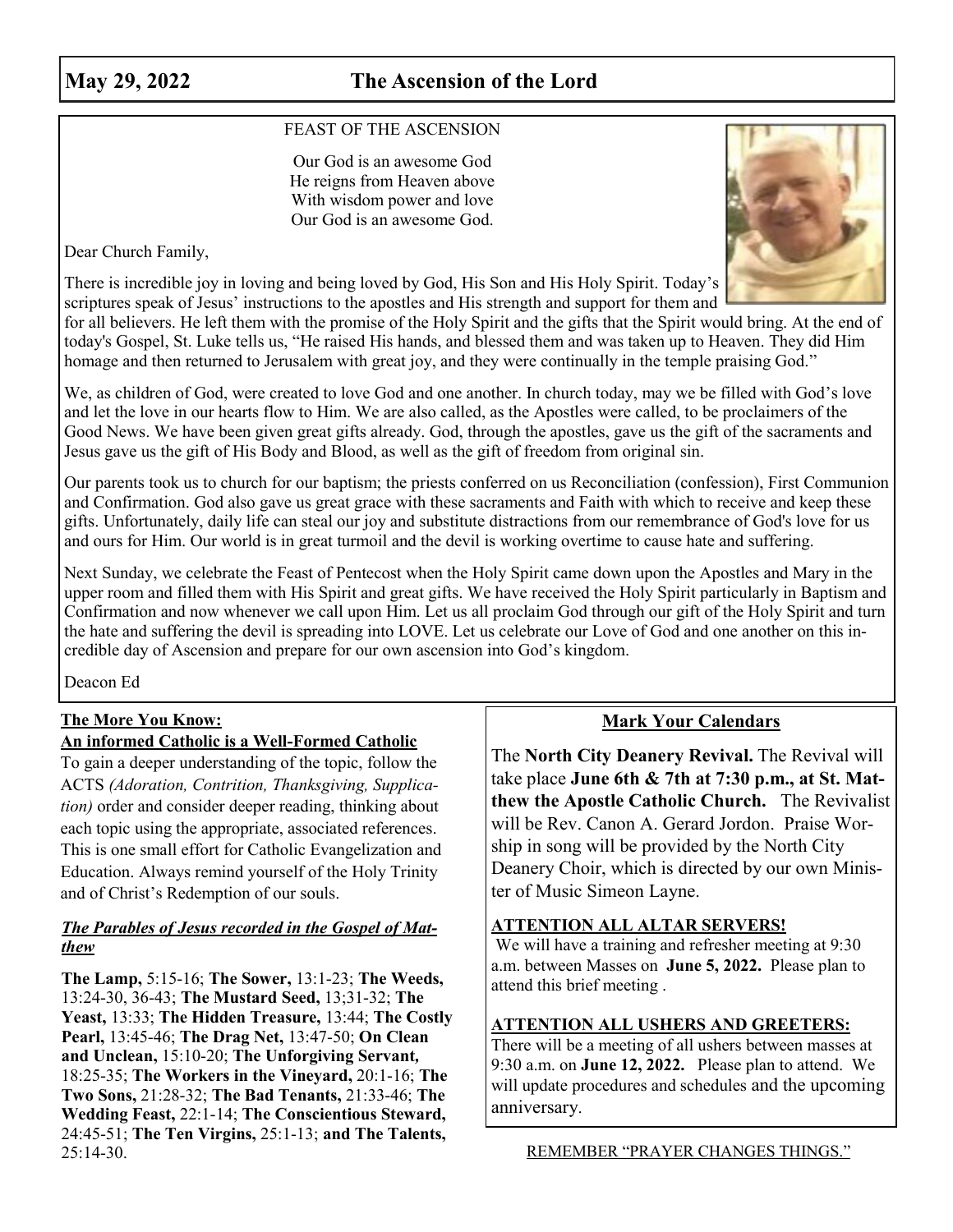## **May 29, 2022 The Ascension of the Lord**

#### **\*\*\*\*\*Parish News\*\*\*\*\***

#### **PARISH DIRECTORY PHOTO SESSIONS!**

The Parish Council is planning a 30th Anniversary photo directory. A photographer will be here on **Monday JUNE 13TH AND Tuesday, JUNE 14TH** to photograph you and your family. The photo session hours are from 2 p.m. until 8:30 p.m. Please make plans to participate. The photo session and inclusion in the directory of your photo session pics is free and will include a free directory. Schedule your appointment on-line at **ucdir.com.** Click on "Schedule your appointment" and enter "**mo196**" as our church code. The password is the word,"**photos**." Photo package price sheets are in the back of church

**GRADUATES** - the church family would like to recognize all who are graduating this school year. Please provide the graduate's *name, school,* and *interests, major/future plans* to the church office *in writing* by **May 31 or sooner.**

#### **High Schoolers join the UMSL Bridge Program**

Unique and comprehensive college preparation services for St. Louis Metro Area high school students is now available. The application deadline for the Summer Academy is **Friday, June 3**. For more information and to apply, call 314-516-5196 or visit umsl.edu/precollegiate.

#### **Annual Catholic Appeal thanks all**

Thanks to all who have volunteered and contributed to the Appeal. Please continue to turn in your pledges.

#### **Your Gifts To God and Parish \*Sunday, May 22, 2022**  *Sunday Envelope Budget \$5,424.00* Envelopes \$2,075.00 Online Giving 508.84

Loose Change 10.00 **Total \$2,593.84**

#### **HAPPY BIRTHDAY to the following Parishioners celebrating Birthdays this week**

| Barbara Burt            | May 29   |
|-------------------------|----------|
| Trisha Manning          | May 29   |
| Diana Crawford          | May $30$ |
| <b>Emanuel McDaniel</b> | June 4   |

#### **Don't forget your vaccines and boosters! Children 5+ eligible for vaccinations!**

Visit the following web sites for a listing of vaccination events and get you vaccine today! Or pass the information on to friends and family. St. Louis County Http://stlcorona.com/ or call 314-615-2660 and https://stlouiscountymo.gov/st-louis-countydepartments/public-health/covid-19/vaccineinformation/ St. Louis City https://www.stlouis-mo.gov/covid-19/vaccine/ Missouri vaccine Navigator https://covidvaccine.mo.gov

#### **Lector Schedule 8:00 a.m. 10:30 a.m. May 29** Rochelle Love Gail Owens Michele Brown Gloria Green

**June 5** Doris Miller Kathy Beasley (POF) Robin King (POF) William Hines Crucifer: Derek Moore Henry Vaughn

**June 12** Flora Cole Elaine Williams (POF)<br>Kim Reid (POF) Valencia Smith Kim Reid (POF) Crucifer: Derek Moore David Williams

#### **Usher Schedule May 29, 2022** Youth Ushers

#### **Usher Schedule June 5, 2022**

**8:00 Mass**<br>Cynthia Bates 10:30 Mass<br>Cynthia Bates Jean Ande Linda Hancock-Ross John Hodge Rochelle Love<br>
Carolyn Brown<br>
Carolyn Brown<br>
Sheryl Mangum Carolyn Brown Derek Moore Stephanie Reed Wilma Taylor

# Jean Anderson

**\*\*\*Please pray for our sick and shut-in\*\*\*** Jeane Anderson, Eric Bergmann, Elaine Billups, Deacon Bob & Jeanne Birkenmeier, Geraldine Brown, Samvester Brown, Gloria Chunn, Brenda Cole, Harold Cole, Ann Gettinger, Deacon Ed & Terri Grotpeter, Vivian Hartfield, Nancy Hearn, Kenneth Hearndon, Hazel Hinton, John Hodge, Geraldine Johnson, Arsenia Kincade, Fr. Gerry Kleba, Finley "Gabby" Martin, Arline Mc Daniel, Emanuel McDaniel, Angela McKissic, Edna Renfroe, Henry Ross, Dorothy Sing, Jackie Smith, Vincent Taylor, Lillie Tuckson, Salome Turner, Marsha Wheeler, Harriett White, Lonnie White.